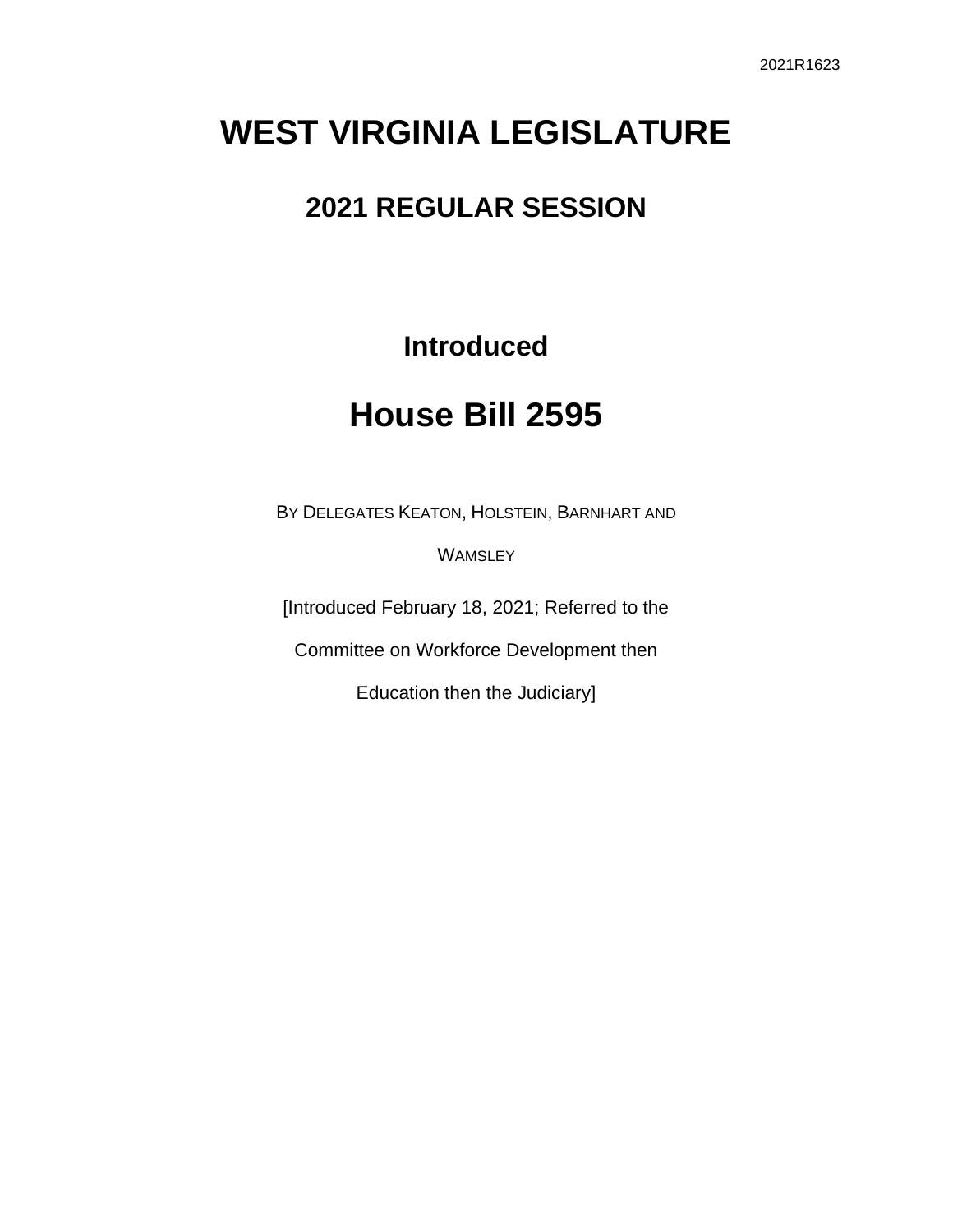A BILL to amend the Code of West Virginia, 1931, as amended, by adding thereto a new section, designated §5-11-9B; to amend said code by adding thereto a new section, designated §18-2-44; and to amend said code by adding a new section, designated §11B-2-33, all relating to prohibiting discriminatory "divisive acts" in the workplace and adding to the definition of the Human Rights Act; prohibiting the teaching of "divisive acts" in West Virginia schools; and prohibiting state funding to agencies who promote "divisive acts." *Be it enacted by the Legislature of West Virginia:*

# **CHAPTER 7. GENERAL POWERS AND AUTHORITY OF THE GOVERNOR, SECRETARY OF STATE AND ATTORNEY GENERAL; BOARD OF PUBLIC WORKS; MISCELLANEOUS AGENCIES, COMMISSIONS, OFFICES, PROGRAMS, ETC.**

**ARTICLE 11. HUMAN RIGHTS COMMISSION.**

#### **§5-11-9b. Divisive Acts Classified as Prohibited Discrimination.**

- 1 It shall be the policy of the State of West Virginia not to promote race or sex stereotyping
- or scapegoating in the workforce, and not to allow grant funds to be used for these purposes. In
- addition, state contractors will not be permitted to inculcate such views in their employees.
- For the purposes of definition, the phrase:
- (a) "Divisive concepts" means the concepts that (1) one race or sex is inherently superior
- to another race or sex; (2) the United States is fundamentally racist or sexist; (3) an individual, by
- virtue of his or her race or sex, is inherently racist, sexist, or oppressive, whether consciously or
- unconsciously; (4) an individual should be discriminated against or receive adverse treatment
- solely or partly because of his or her race or sex; (5) members of one race or sex cannot and
- should not attempt to treat others without respect to race or sex; (6) an individual's moral character
- is necessarily determined by his or her race or sex; (7) an individual, by virtue of his or her race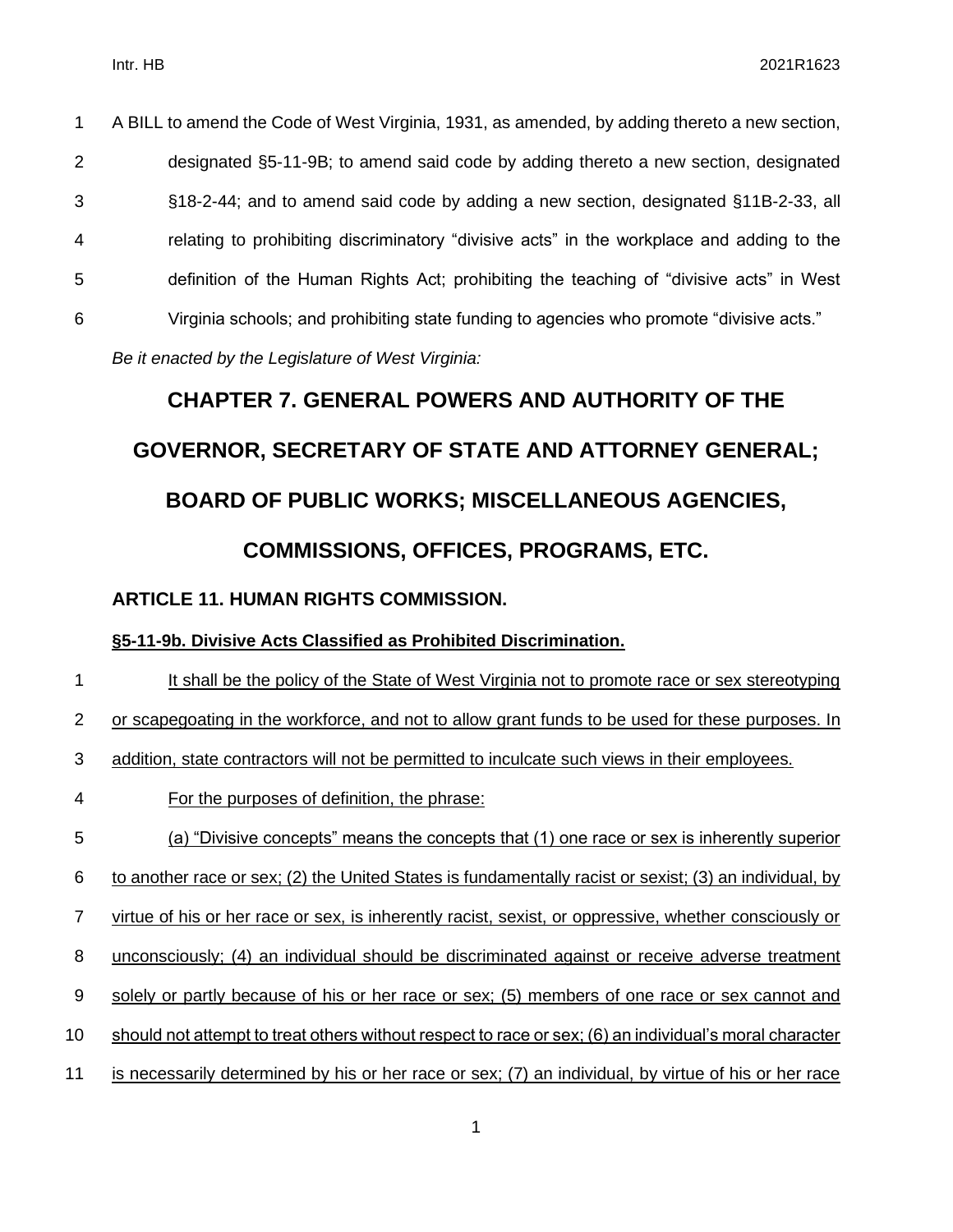|    | <b>CHAPTER 18. EDUCATION.</b>                                                                           |
|----|---------------------------------------------------------------------------------------------------------|
| 25 | inherently sexist or inclined to oppress others.                                                        |
| 24 | inherently racist or are inherently inclined to oppress others, or that members of a sex are            |
| 23 | consciously or unconsciously, and by virtue of his or her race or sex, members of any race are          |
| 22 | to members of a race or sex because of their race or sex. It similarly encompasses any claim that,      |
| 21 | (c) "Race or sex scapegoating" means assigning fault, blame, or bias to a race or sex, or               |
| 20 | or sex.                                                                                                 |
| 19 | codes, privileges, status, or beliefs to a race or sex, or to an individual because of his or her race  |
| 18 | (b) "Race or sex stereotyping" means ascribing character traits, values, moral and ethical              |
| 17 | sex scapegoating.                                                                                       |
| 16 | concepts" also includes any other form of race or sex stereotyping or any other form of race or         |
| 15 | are racist or sexist, or were created by a particular race to oppress another race. The term "divisive" |
| 14 | distress on account of his or her race or sex; or (9) meritocracy or traits such as a hard work ethic   |
| 13 | or sex; (8) any individual should feel discomfort, guilt, anguish, or any other form of psychological   |
| 12 | or sex, bears responsibility for actions committed in the past by other members of the same race        |

#### **ARTICLE 2. STATE BOARD OF EDUCATION.**

#### **§18-2-44. Curriculum Promoting "Divisive Acts" Prohibited.**

 It shall be the policy of the State Board of Education of West Virginia not to promote race or sex stereotyping or scapegoating in schools, and not to allow schools to use curriculum that promotes "divisive acts." For the purposes of this definition, the phrase: (a) "Divisive concepts" means the concepts that (1) one race or sex is inherently superior to another race or sex; (2) the United States is fundamentally racist or sexist; (3) an individual, by virtue of his or her race or sex, is inherently racist, sexist, or oppressive, whether consciously or 8 unconsciously; (4) an individual should be discriminated against or receive adverse treatment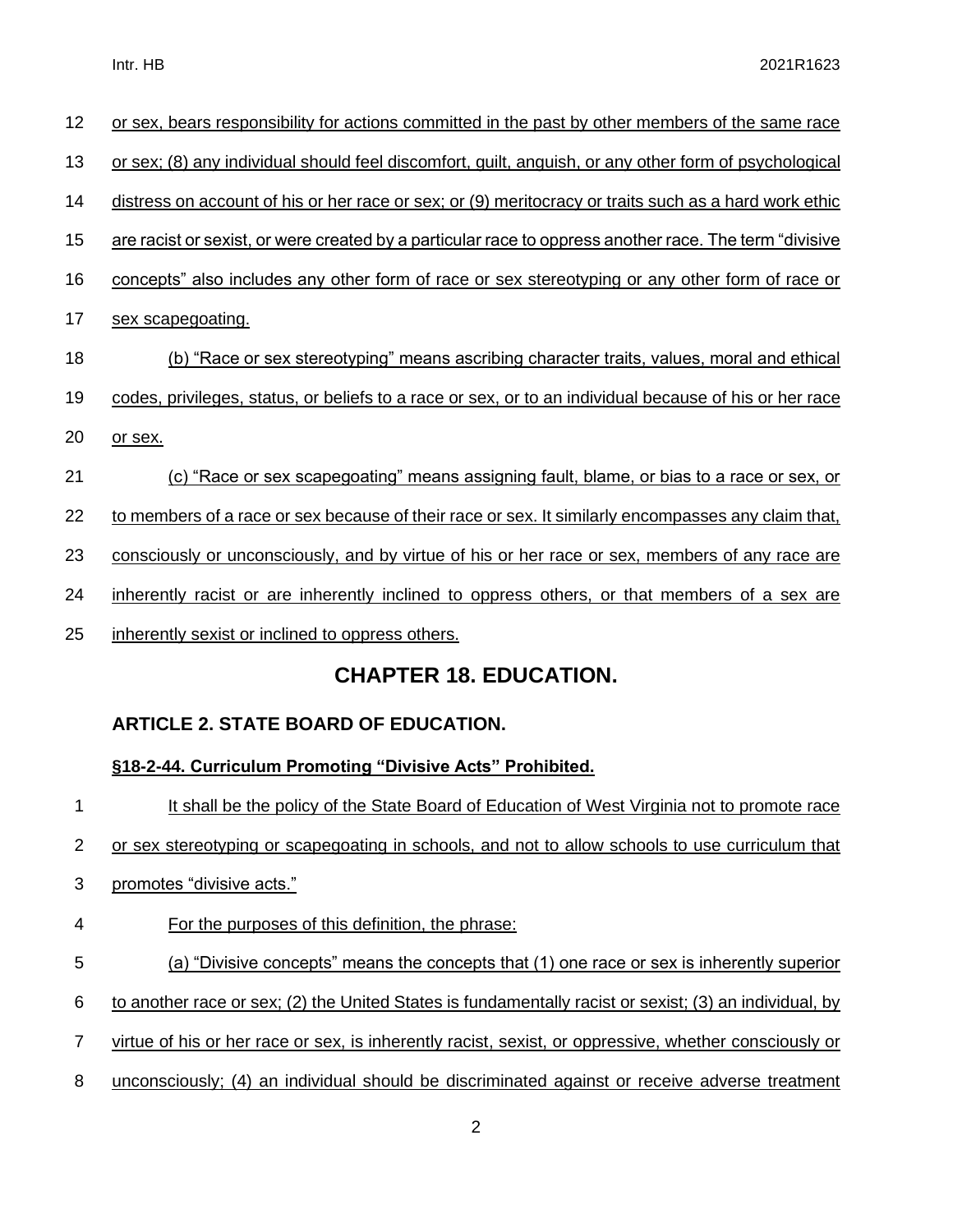| $\boldsymbol{9}$ | solely or partly because of his or her race or sex; (5) members of one race or sex cannot and          |
|------------------|--------------------------------------------------------------------------------------------------------|
| 10               | should not attempt to treat others without respect to race or sex; (6) an individual's moral character |
| 11               | is necessarily determined by his or her race or sex; (7) an individual, by virtue of his or her race   |
| 12               | or sex, bears responsibility for actions committed in the past by other members of the same race       |
| 13               | or sex; (8) any individual should feel discomfort, quilt, anguish, or any other form of psychological  |
| 14               | distress on account of his or her race or sex; or (9) meritocracy or traits such as a hard work ethic  |
| 15               | are racist or sexist, or were created by a particular race to oppress another race. The term "divisive |
| 16               | concepts" also includes any other form of race or sex stereotyping or any other form of race or        |
| 17               | sex scapegoating.                                                                                      |
| 18               | (b) "Race or sex stereotyping" means ascribing character traits, values, moral and ethical             |
| 19               | codes, privileges, status, or beliefs to a race or sex, or to an individual because of his or her race |
| 20               | or sex.                                                                                                |
| 21               | <u>(c) "Race or sex scapegoating" means assigning fault, blame, or bias to a race or sex, or</u>       |
| 22               | to members of a race or sex because of their race or sex. It similarly encompasses any claim that,     |
| 23               | consciously or unconsciously, and by virtue of his or her race or sex, members of any race are         |
| 24               | inherently racist or are inherently inclined to oppress others, or that members of a sex are           |
| 25               | inherently sexist or inclined to oppress others.                                                       |
|                  |                                                                                                        |

### **CHAPTER 11B. DEPARTMENT OF REVENUE.**

#### **ARTICLE 2. STATE BUDGET OFFICE.**

#### **§11B-2-33. Money to Agencies Who Promote "Divisive Acts" Prohibited.**

- 1 It shall be the policy of the State of West Virginia to prohibit state funding for state agencies
- 2 who promote race or sex stereotyping or scapegoating, and it shall be prohibited for any state
- 3 funding to go towards West Virginia agencies who promote "divisive acts."
- 4 For the purposes of this definition, the phrase:
- 5 (a) "Divisive concepts" means the concepts that (1) one race or sex is inherently superior